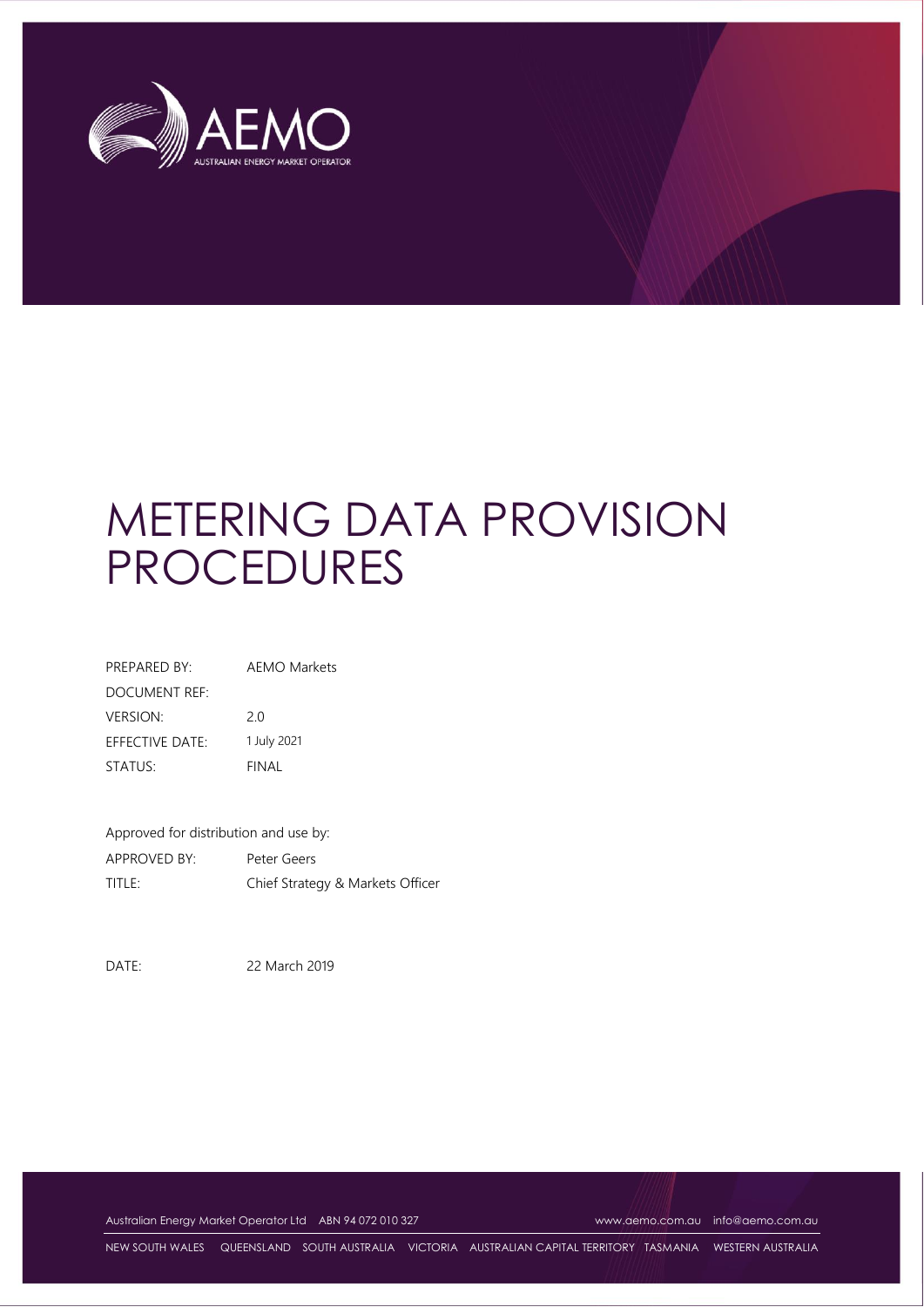

# **VERSION RELEASE HISTORY**

| Version | <b>Effective Date</b> | Summary of Changes                                        |
|---------|-----------------------|-----------------------------------------------------------|
| 1.0     | 1 September 2015      | Initial publication of Metering Data Provision Procedures |
| -2.0    | 1 July 2021           | Updated for the (Five Minute Settlement) Rule 2017 No. 15 |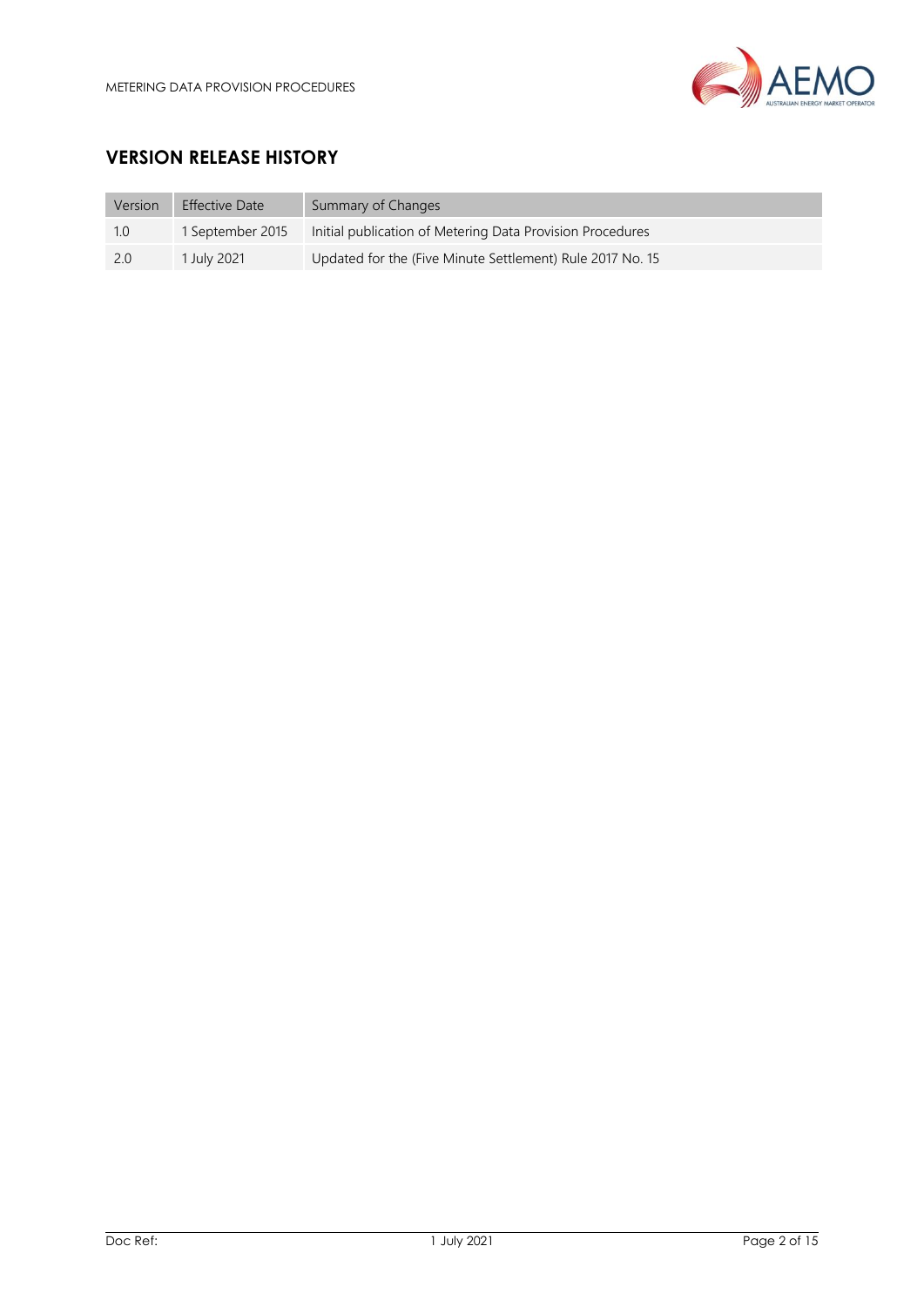

#### **CONTENTS**

| 1.         | <b>INTRODUCTION</b>                                                               | 4              |
|------------|-----------------------------------------------------------------------------------|----------------|
| 1.1.       | Purpose and scope                                                                 | 4              |
| 1.2.       | Definitions and interpretation                                                    | $\overline{4}$ |
| 1.3.       | Related documents                                                                 | 6              |
| 2.         | IDENTITY VERIFICATION AND DATA DELIVERY TIMEFRAMES                                | 6              |
| 2.1.       | Verifying the identity of a retail customer or customer authorised representative | 6              |
| 2.2.       | Retail customer request                                                           | $\overline{7}$ |
| 2.3.       | Customer authorised representative                                                | $\overline{7}$ |
| 3.         | DATA DELIVERY METHOD                                                              | 8              |
| 3.1.       | Delivering summary data                                                           | 8              |
| 3.2.       | Delivering detailed data                                                          | $\,8\,$        |
| 3.3.       | File naming conventions                                                           | 8              |
| 3.4.       | Number of metering data files to be provided                                      | 9              |
| 4.         | DATA FILE CONTENT                                                                 | 9              |
| 4.1.       | Field details - format and unit of measure                                        | 9              |
| 4.2.       | Accumulated metering data summary format                                          | 9              |
| 4.3.       | Interval metering data summary format                                             | 10             |
| 4.4.       | Detailed data format                                                              | 12             |
| 4.5.       | Ability to offer alternative metering data formats                                | 12             |
|            | APPENDIX A.<br>EXAMPLE - ACCUMULATED METERING DATA SUMMARY FORMAT                 | 13             |
| A.1        | Example: accumulated file                                                         | 13             |
| A.2        | Example: diagrammatic representation of energy usage                              | 13             |
|            | APPENDIX B.<br>EXAMPLE - INTERVAL METERING DATA SUMMARY FORMAT                    | 14             |
| <b>B.1</b> | Example: interval file                                                            | 14             |
| <b>B.2</b> | Example: diagrammatic representation of energy usage                              | 14             |
|            |                                                                                   |                |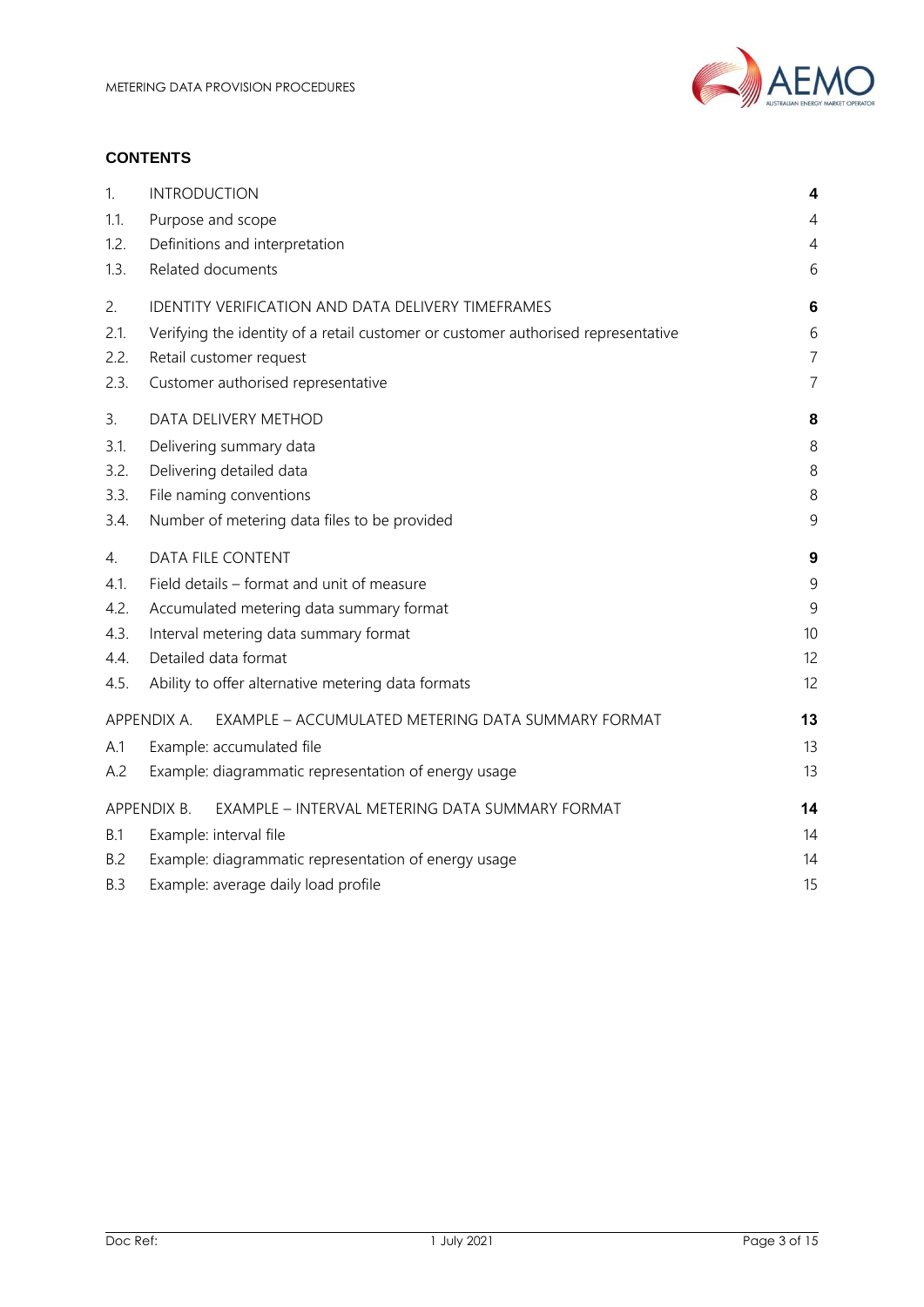

# <span id="page-3-0"></span>**1. INTRODUCTION**

#### <span id="page-3-1"></span>**1.1. Purpose and scope**

The purpose of these Procedures is to establish the minimum requirements for the manner and form in which retailers and DNSPs must provide metering data to a retail customer, or their customer authorised representative, in response to a request for metering data from the retail customer or customer authorised representative.

These Procedures apply to *retailers* and DNSPs responding to requests from a *retail customer*, or their customer authorised representative, for their metering data from the retail customer's metering installation, made under NER clause 7.15.5(d) and 7.15.5(f).

These Procedures must specify the:

- Manner and form in which the retail customer's metering data must be provided, including:
	- 1. For *interval metering data*, a detailed data format and summary data format.
	- 2. For *accumulated metering data*, a summary data format.
- Timeframes for *retailers* and DNSPs to respond to requests made by a:
	- 1. Retail customer.
	- 2. Customer authorised representatives.
- Minimum delivery method for the requested *metering data*.

These are the *metering data provision procedures* (Procedures) made under clause 7.14 of the National Electricity Rules (NER).

These Procedures have effect for the purposes set out in the NER. The NER and the National Electricity Law (NEL) prevail over these Procedures to the extent of any inconsistency.

#### <span id="page-3-2"></span>**1.2. Definitions and interpretation**

The Retail Electricity Market Procedures – Glossary and Framework:

- (a) is incorporated into and forms part of this Procedure; and
- (b) should be read with this Procedure.

#### **1.2.1. Glossary**

The words, phrases and abbreviations set out in the table below, when used in these Procedures, have the meanings set out opposite them.

Terms defined in the NEL or the NER have the same meanings in these Procedures unless otherwise specified in this clause. Those terms are intended to be identified in these Procedures by italicising them, but failure to italicise a defined term does not affect its meaning.

| <b>Term</b>                                 | <b>Definition</b>                                                                                                                                                                                                                                                                                                                                                                 |
|---------------------------------------------|-----------------------------------------------------------------------------------------------------------------------------------------------------------------------------------------------------------------------------------------------------------------------------------------------------------------------------------------------------------------------------------|
| Accumulated metering<br>data - summary data | This includes:<br>Total volume of <i>energy</i> for each <i>energy</i> flow type for the specified time period.<br>Diagrammatic representation of energy volumes for each energy flow type for the<br>specified time period.<br>Each <i>meter</i> reading date for each energy flow type for the specified period of time.<br>From Date and To Date for the specified time period |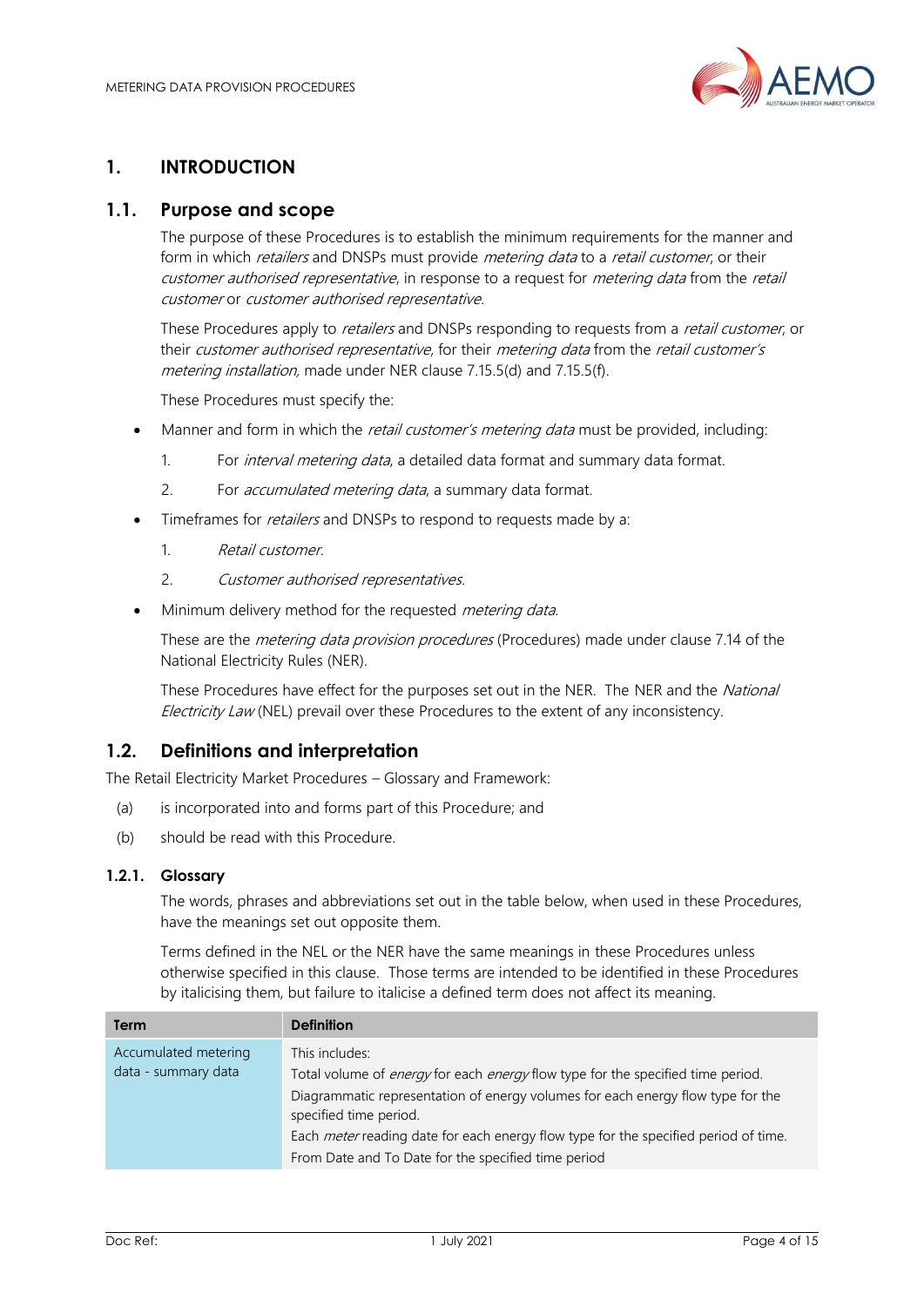

| Term                                      | <b>Definition</b>                                                                                                                                                                                                                                                                                                                                                                                                                                                                                                                                                                                                                                                                                                                                                                                                               |
|-------------------------------------------|---------------------------------------------------------------------------------------------------------------------------------------------------------------------------------------------------------------------------------------------------------------------------------------------------------------------------------------------------------------------------------------------------------------------------------------------------------------------------------------------------------------------------------------------------------------------------------------------------------------------------------------------------------------------------------------------------------------------------------------------------------------------------------------------------------------------------------|
| Average Daily Load Profile                | A load profile across a day based on the average of <i>interval metering data</i> for the<br>period of the request for the metering data.                                                                                                                                                                                                                                                                                                                                                                                                                                                                                                                                                                                                                                                                                       |
| Controlled load                           | Controlled load applies to electricity usage that is separately metered and controlled<br>by a party other than the customer. It is used for operating storage water heaters,<br>thermal storage space heaters, and other approved fixed wired appliances.<br>Controlled load energy usage values are positive in metering data files.                                                                                                                                                                                                                                                                                                                                                                                                                                                                                          |
| Energy flow type                          | Energy flow over a period of time for which there is a separate energy measurement,<br>e.g. General Supply, Controlled Load and Generation.                                                                                                                                                                                                                                                                                                                                                                                                                                                                                                                                                                                                                                                                                     |
| General supply                            | General light and power electricity usage (does not include controlled load usage).                                                                                                                                                                                                                                                                                                                                                                                                                                                                                                                                                                                                                                                                                                                                             |
| Generation                                | Volume of energy generated by the retail customer, i.e. energy flow to the grid from<br>the connection point.<br>Where the generated <i>energy</i> is measured separately from <i>energy</i> usage, the total<br>generated energy volume is provided and is positive in value.<br>Where the generated <i>energy</i> measurement is combined with <i>energy</i> usage values, the<br>total generated <i>energy</i> volume is not provided and the <i>energy</i> usage values may be<br>negative when excess generation occurs for a period.                                                                                                                                                                                                                                                                                      |
| Interval metering data -<br>summary data  | This includes:<br>Total volume of energy for each energy flow type for the specified time period.<br>Diagrammatic representation of energy volumes for each energy flow type for the<br>specified time period.<br>From Date and To Date for the specified time period.                                                                                                                                                                                                                                                                                                                                                                                                                                                                                                                                                          |
| Interval metering data -<br>detailed data | Detailed interval metering data file contains data records that comply with the Meter<br>Data File Format Specification NEM12 & NEM13.                                                                                                                                                                                                                                                                                                                                                                                                                                                                                                                                                                                                                                                                                          |
| Maximum Demand                            | Maximum Demand (sometimes referred to as Capacity) is calculated as follows:<br>Where Maximum Demand billing is based on 5 minute intervals, the highest f<br>$\bullet$<br>minute interval usage that occurs during each "To Date" period is identified<br>and multiplied by 12 to obtain the maximum demand expressed in kW.<br>Where Maximum Demand billing is based on 15 minute intervals, the highest<br>$\bullet$<br>15 minute interval usage that occurs during each "To Date" period is<br>identified and multiplied by four to obtain the maximum demand expressed<br>in kW.<br>Where Maximum Demand billing is based on 30 minute intervals, the highest<br>30 minute interval usage that occurs during each "To Date" period is<br>identified and multiplied by two to obtain the maximum demand expressed<br>in kW. |
| <b>Nature</b>                             | See energy flow type.                                                                                                                                                                                                                                                                                                                                                                                                                                                                                                                                                                                                                                                                                                                                                                                                           |
| <b>UOM</b>                                | Unit of Measure - kWh (energy), kW (demand/capacity). Refer to clause 4.1 for format<br>details.                                                                                                                                                                                                                                                                                                                                                                                                                                                                                                                                                                                                                                                                                                                                |
| Usage                                     | Consumption of electrical energy.                                                                                                                                                                                                                                                                                                                                                                                                                                                                                                                                                                                                                                                                                                                                                                                               |

#### **1.2.2. Interpretation**

The following principles of interpretation apply to these Procedures unless otherwise expressly indicated:

- 1. These Procedures are subject to the principles of interpretation set out in Schedule 2 of the NEL.
- 2. References to time are references to Australian *Eastern Standard Time*.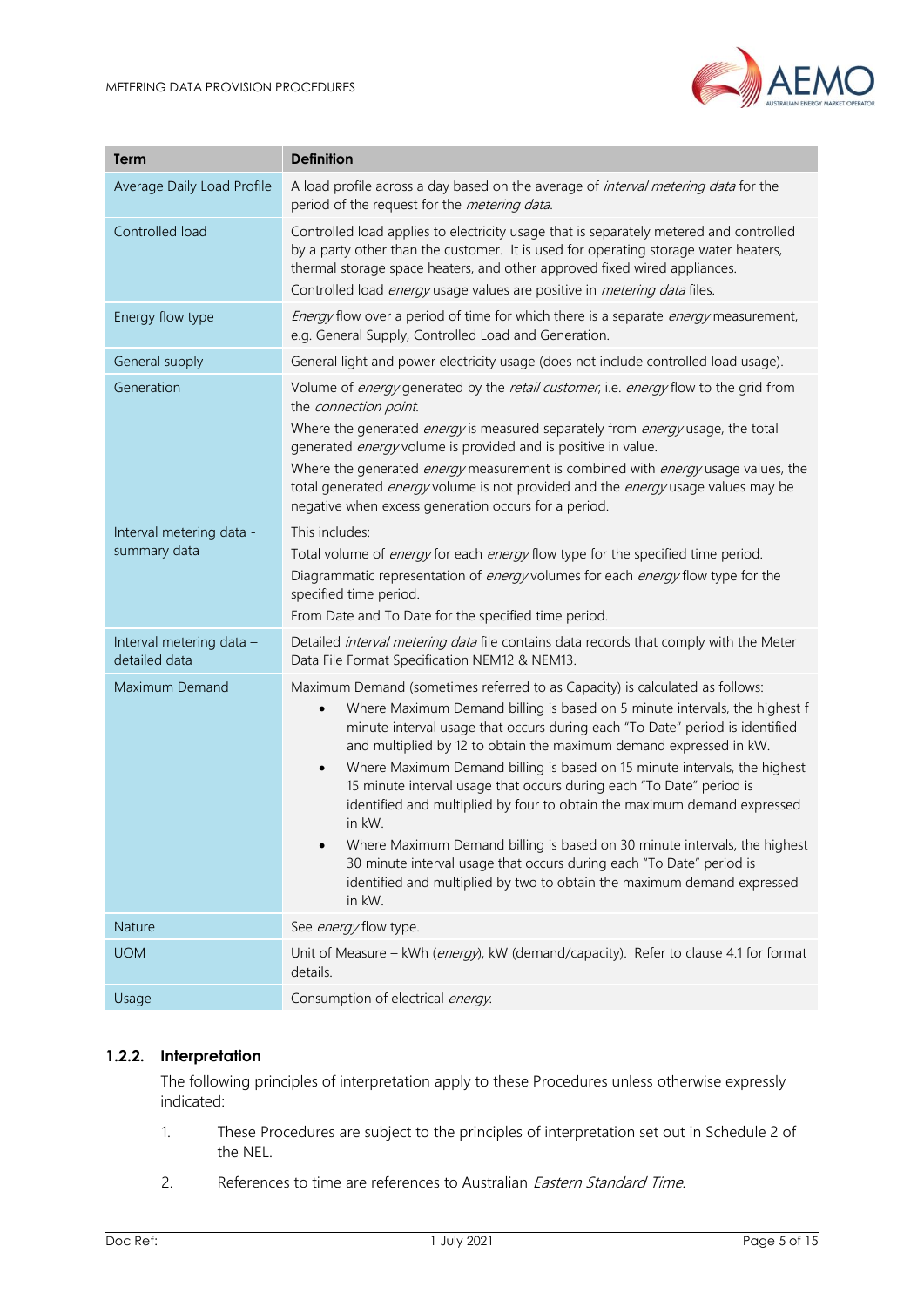

# <span id="page-5-0"></span>**1.3. Related documents**

Additional information relevant for these Procedures can be found in the documents listed below. These documents are available on AEMO's website<sup>1</sup>:

| Title                                                                | Location                                                                                                                                                                             |
|----------------------------------------------------------------------|--------------------------------------------------------------------------------------------------------------------------------------------------------------------------------------|
| Retail Electricity Market Procedures - Glossary<br>and Framework     | http://www.aemo.com.au/-<br>/media/Files/Electricity/NEM/Retail and Metering/Metering-<br>Procedures/2017/Retail-Electricity-Market-Procedures--Glossary-and-<br>Framework-Final.pdf |
| Metering Data File Format Specification NEM12 &<br>NEM <sub>13</sub> | http://www.aemo.com.au/-<br>/media/Files/Electricity/NEM/Retail and Metering/Metering-<br>Procedures/2018/MDFF-Specification-NEM12--NEM13-v106.pdf                                   |
| National Metering Identifier Procedure                               | http://www.aemo.com.au/-<br>/media/Files/Electricity/NEM/Retail and Metering/Metering-<br>Procedures/2018/MSATS-National-Metering-Identifier-Procedure.pdf                           |

# <span id="page-5-1"></span>**2. IDENTITY VERIFICATION AND DATA DELIVERY TIMEFRAMES**

- (a) Retailers and DNSPs must use reasonable endeavours to provide metering data to retail customers and *customer authorised representatives* within the delivery timeframes detailed in clauses 2.2 and 2.3.
- (b) Delivery timeframes do not include postal delivery time.

# <span id="page-5-2"></span>**2.1. Verifying the identity of a retail customer or customer authorised representative**

- (a) Retailers and DNSPs must identify and publish, at a minimum, the information below required from a retail customer or customer authorised representative who requests metering data.
	- i. Sufficient information to verify identity and relevant consents from *retail customers* and customer authorised representatives.
	- ii. The way in which a request for *metering data* can be made, e.g. email, writing, telephone, etc.
	- iii. The form in which the *metering data* will be provided by the *retailer* or DNSP, e.g. electronic, physical copy, etc.
- (b) It is the responsibility of *retailers* and DNSPs to determine what needs to be done to ensure their Privacy Act 1988 (Commonwealth) obligations have been met.
- (c) Where a retailer or DNSP receives a metering data request, related to one retail customer, and determines that the verification information provided does not include all verification information required by the *retailer* or DNSP, the *retailer* or DNSP must use reasonable endeavours to advise the retail customer or customer authorised representative within three business days of receiving the request for *metering data* that not all required verification information has been provided.

l

<sup>1</sup> [http://www.aemo.com.au](file:///C:/Users/dripper/Documents/Docs/AEMC/%20http:/www.aemo.com.au).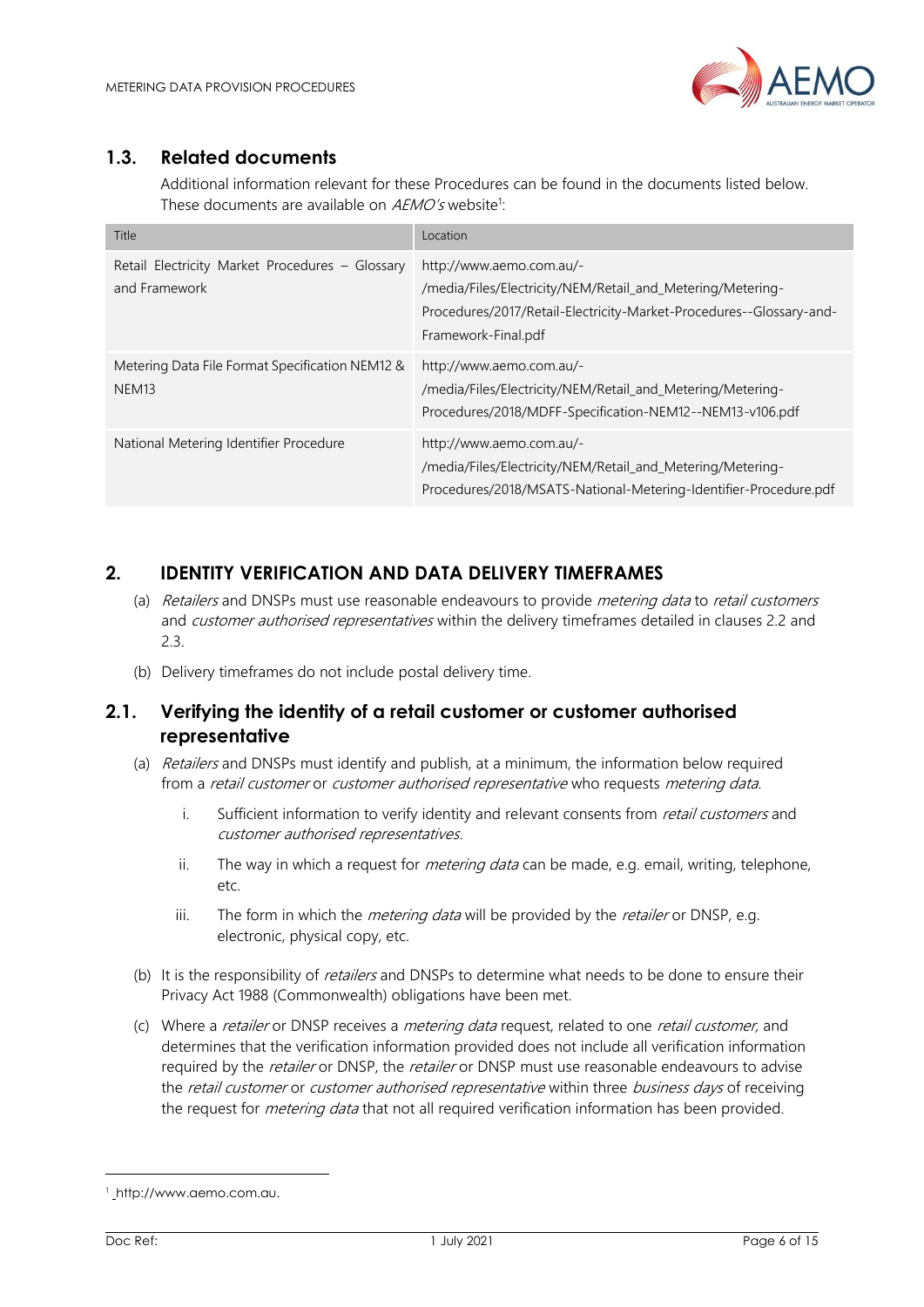

- (d) Where a *retailer* or DNSP receives a *metering data* request from a *customer authorised* representative, related to more than one but up to 100 retail customers, and determines that the verification information provided does not include all verification information required by the retailer or DNSP, the retailer or DNSP must use reasonable endeavours to advise the *customer* authorised representative within six business days of receiving the request for *metering data* that not all required verification information has been provided.
- (e) Where a retailer or DNSP receives a metering data request from a customer authorised representative, related to more than 100 retail customers, the timeframe for using reasonable endeavours to advise the *customer authorised representative* that the verification information provided does not include all verification information, required by the retailer or DNSP, must be agreed at the time the delivery timeframe is agreed under clause 2.3(c).
- (f) The *retailer* or DNSP notification, issued in accordance with clauses 2.1(c) and 2.1(d), must:
	- i. Advise the requestor that all required verification information was not provided in a manner that is consistent with the Privacy Act 1988 as determined by the *retailer* or *DNSP*.
	- ii. Advise that the request for *metering data* is closed.
	- iii. Advise that a new *metering data* request with complete verification information must be provided.
- (q) A new *metering data* request is deemed to exist when a *retail customer* or *customer authorised* representative provides the complete verification information to the retailer or DNSP, in accordance with clause 2.1(a).

#### <span id="page-6-0"></span>**2.2. Retail customer request**

(a) Where a *retail customer* requests their *metering data, retailers* and DNSPs must use reasonable endeavours to deliver the *metering data* to the *retail customer* within 10 *business days*. This delivery timeframe commences from the date a *metering data* request, that includes all verification information required by the *retailer* or DNSP, is received by the *retailer* or DNSP.

# <span id="page-6-1"></span>**2.3. Customer authorised representative**

- (a) Where a customer authorised representative requests metering data for one retail customer, retailers and DNSPs must use reasonable endeavours to deliver the *metering data* to the *customer* authorised representative within 10 business days. This delivery timeframe commences from the date a *metering data* request, that includes all verification information required by the *retailer* or DNSP, is received by the *retailer* or DNSP.
- (b) Where a *customer authorised representative* requests *metering data* for more than one but up to and including 100 retail customers in a single business day, retailers and DNSPs must use reasonable endeavours to deliver the *metering data* to the *customer authorised representative* within 20 business days. This delivery timeframe commences from the date a *metering data* request, that includes all verification information required by the *retailer* or DNSP, is received by the retailer or DNSP.
- (c) Where a customer authorised representative requests metering data for more than 100 retail customers in a single business day, the delivery timeframe must be agreed between the retailer or DNSP and the customer authorised representative.
- (d) Where a retailer or DNSP receives a metering data request related to more than one retail customer, and determines that the verification information supplied for some retail customers does not include all verification information required by the retailer or DNSP, the retailer or DNSP must: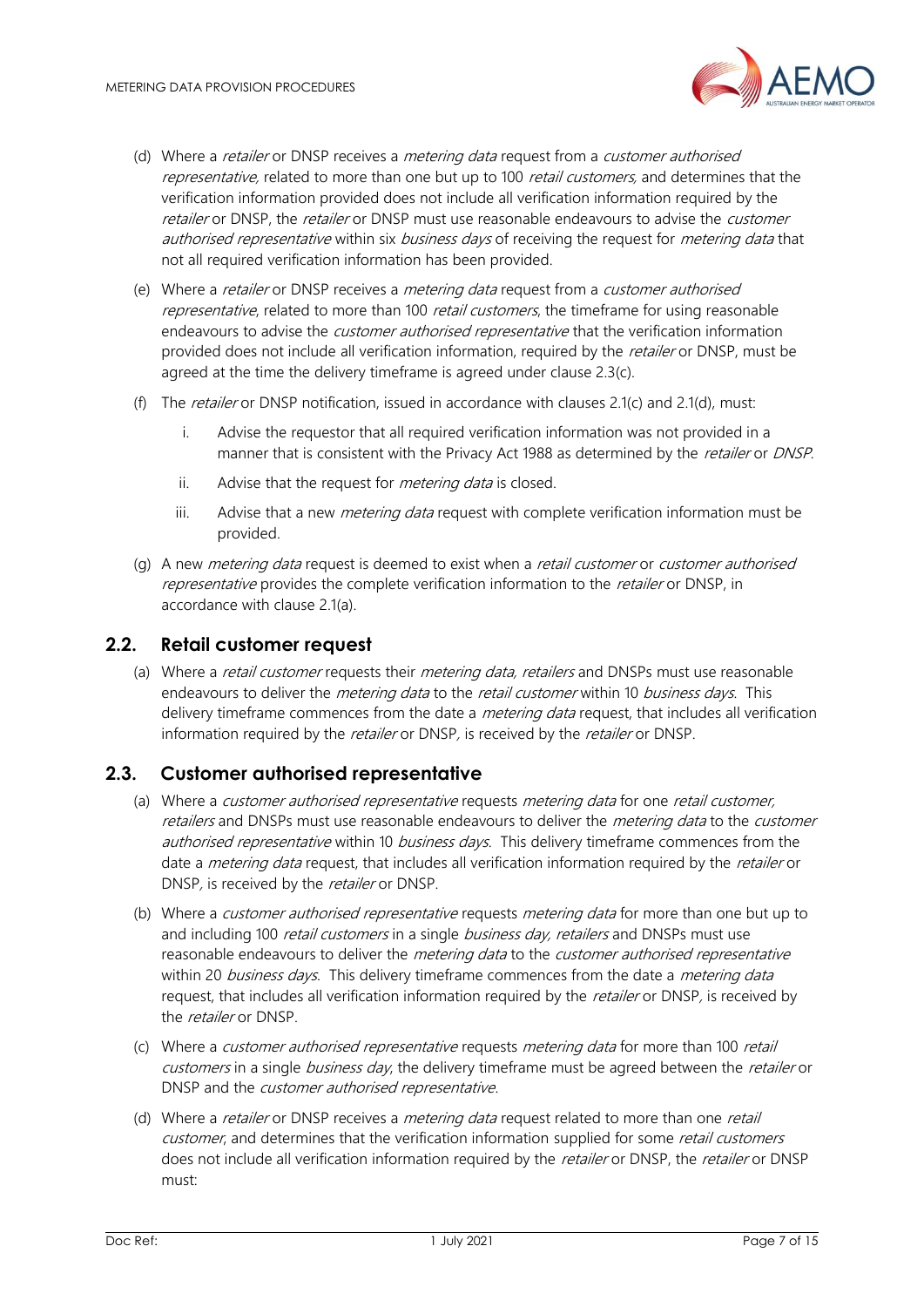

- i. Within the timeframes specified in clauses 2.3(b) and 2.3(c), provide *metering data* for those retail customers for which all verification information has been supplied.
- ii. Comply with clause 2.1(e) in relation to those *retail customers* for which not all verification information was supplied.

# <span id="page-7-0"></span>**3. DATA DELIVERY METHOD**

(a) Retail customers or customer authorised representatives may request retailers or DNSPs to provide detailed *metering data* or summary *metering data*.

# <span id="page-7-1"></span>**3.1. Delivering summary data**

- (b) The *retailer* or DNSP must provide the summary data electronically or physically to the *retail* customer or customer authorised representative whichever is requested by the retail customer or customer authorised representative.
- (c) Where a retail customer or customer authorised representative requests the summary data to be provided electronically, the summary data must be provided in a Portable Document Format (PDF), unless otherwise agreed with the retail customer or customer authorised representative.

# <span id="page-7-2"></span>**3.2. Delivering detailed data**

- (a) The retailer or DNSP must provide the detailed data electronically to the retail customer or customer authorised representative.
- (b) The detailed data must be constructed in a comma separated values (CSV) format, unless otherwise agreed with the retail customer or customer authorised representative.
- (c) Detailed data constructed in a CSV format may be delivered as a compressed file with a ".zip" extension if needed to manage file size of delivered data.

# <span id="page-7-3"></span>**3.3. File naming conventions**

- (a) PDF summary data file that is delivered electronically must, at a minimum, follow the naming convention detailed below and in clause 3.3(c).
	- i. NMI MeteringDataStartDate MeteringDataEndDate FileProvisionDate FileProviderName FileT ype.pdf
	- ii. Example:

8000000000\_20140301\_20160301\_20160305130000\_File Provider Name\_SUMMARY.pdf

- (b) CSV detailed data file name must, at a minimum, follow the convention detailed below and in clause 3.3(c).
	- i. NMI\_MeteringDataStartDate\_MeteringDataEndDate\_FileProvisionDate\_FileProviderName\_FileT ype.csv
	- ii. Example

8000000000 20140301 20160301 20160305130000 File Provider Name DETAILED.csv

(c) File naming fields must use the following format.

| <b>Field Name</b> | <b>Description</b>                                                           | Format   |
|-------------------|------------------------------------------------------------------------------|----------|
| <b>NMI</b>        | NMI for the connection point. Does not<br>include check digit or NMI Suffix. | Char(10) |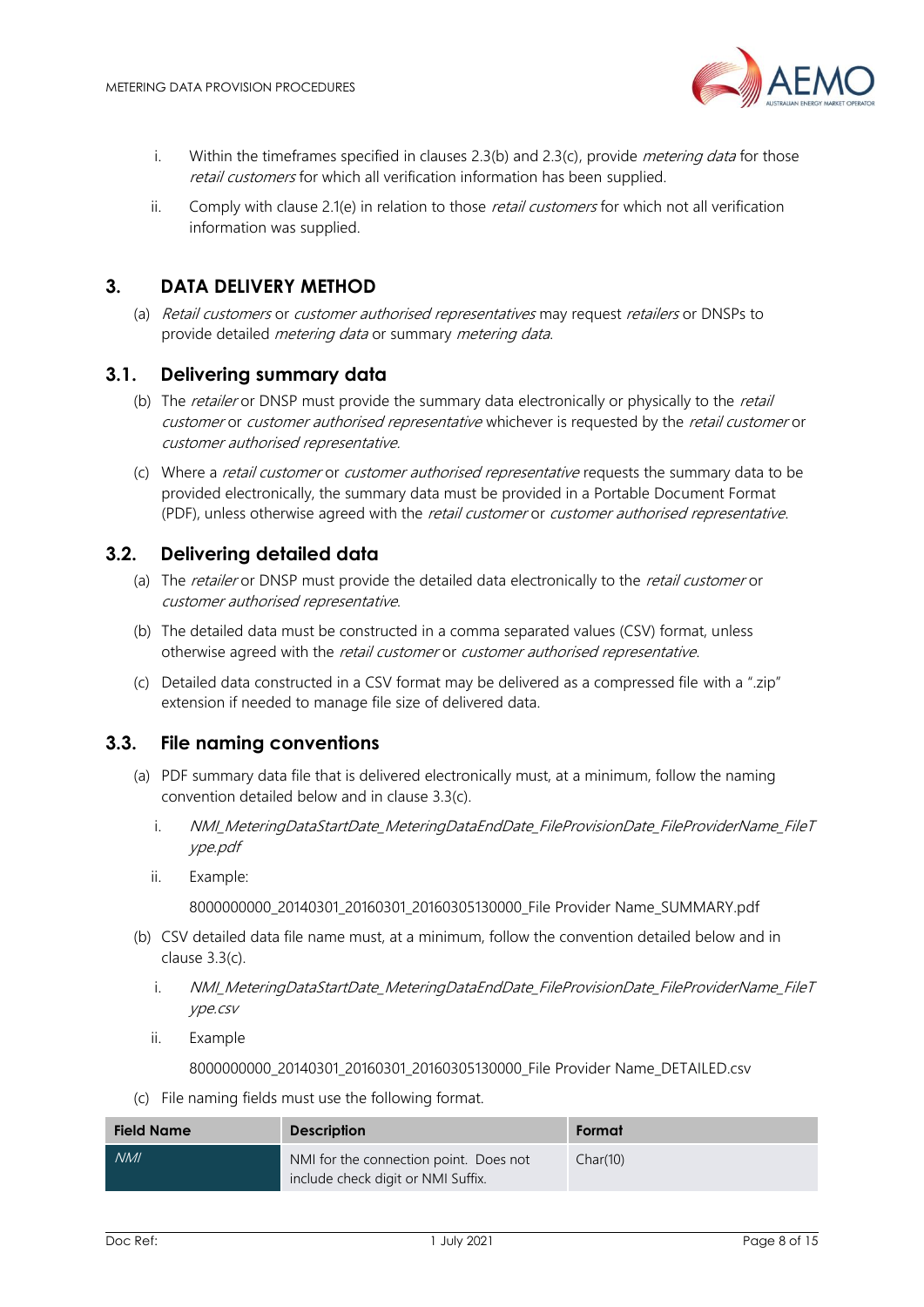

| <b>Field Name</b>     | <b>Description</b>                                                                                         | Format                                |
|-----------------------|------------------------------------------------------------------------------------------------------------|---------------------------------------|
| MeteringDataStartDate | Date at the start of the requested <i>metering</i><br><i>data</i> period.                                  | Date(8) (i.e. CCYYMMDD)               |
| MeteringDataEndDate   | Date at the end of the requested <i>metering</i><br>data period.                                           | Date(8) (i.e. CCYYMMDD                |
| FileProvisionDate     | Date and time when the <i>metering data</i> file is<br>produced.                                           | DateTime(14) (i.e.<br>CCYYMMDDhhmmss) |
| FileProviderName      | Name of the organisation ( <i>i.e. retailer</i> or<br>DNSP) providing detailed or summary data<br>file.    | VarChar(15) (not case sensitive)      |
| <b>FileType</b>       | "SUMMARY" for both accumulated and<br>interval summary files.<br>"DETAILED" for an interval detailed file. | VarChar(10) (not case sensitive)      |

## <span id="page-8-0"></span>**3.4. Number of metering data files to be provided**

- (a) Subject to clause 3.4(b), *retailers* and DNSPs must provide a *metering data* file, or multiple metering data files if file size limitations exist, in relation to a retail customer's metering installation for the requested period.
- (b) Where there has been a change of *metering installation* configuration during the period for which metering data is requested, the retailer or DNSP may provide a separate *metering data* file for each *metering installation* configuration period. A *metering installation* configuration change may include a change of data stream arrangement or a change from accumulated *metering* to interval metering.

# <span id="page-8-1"></span>**4. DATA FILE CONTENT**

(a) Retailers and DNSPs must provide the following content, at a minimum, for each *metering data* file.

#### <span id="page-8-2"></span>**4.1. Field details – format and unit of measure**

(a) Data fields for detailed and summary *metering data* files must use these permitted values (a subset of units of measure detailed in the Metering Data File Format Specification NEM12 & NEM13). Note that the permitted values for unit of measure are not case sensitive.

| <b>Permitted values</b> | <b>Description</b>         | Format         | <b>Character length</b> |
|-------------------------|----------------------------|----------------|-------------------------|
| kWh                     | Kilowatt hour (energy)     | <b>Numeric</b> | 15.4                    |
| kW                      | Kilowatt (demand/capacity) | <b>Numeric</b> | 15.4                    |

#### <span id="page-8-3"></span>**4.2. Accumulated metering data summary format**

- (a) The *accumulated metering data* summary must, at a minimum, include:
	- i. The nature and extent of  $energy$  usage.
	- ii. A diagrammatic and numerical representation of the usage information.
- (b) Conditions that apply to all summary *accumulated metering data* files are:
	- i. File must be based on validated *metering data.*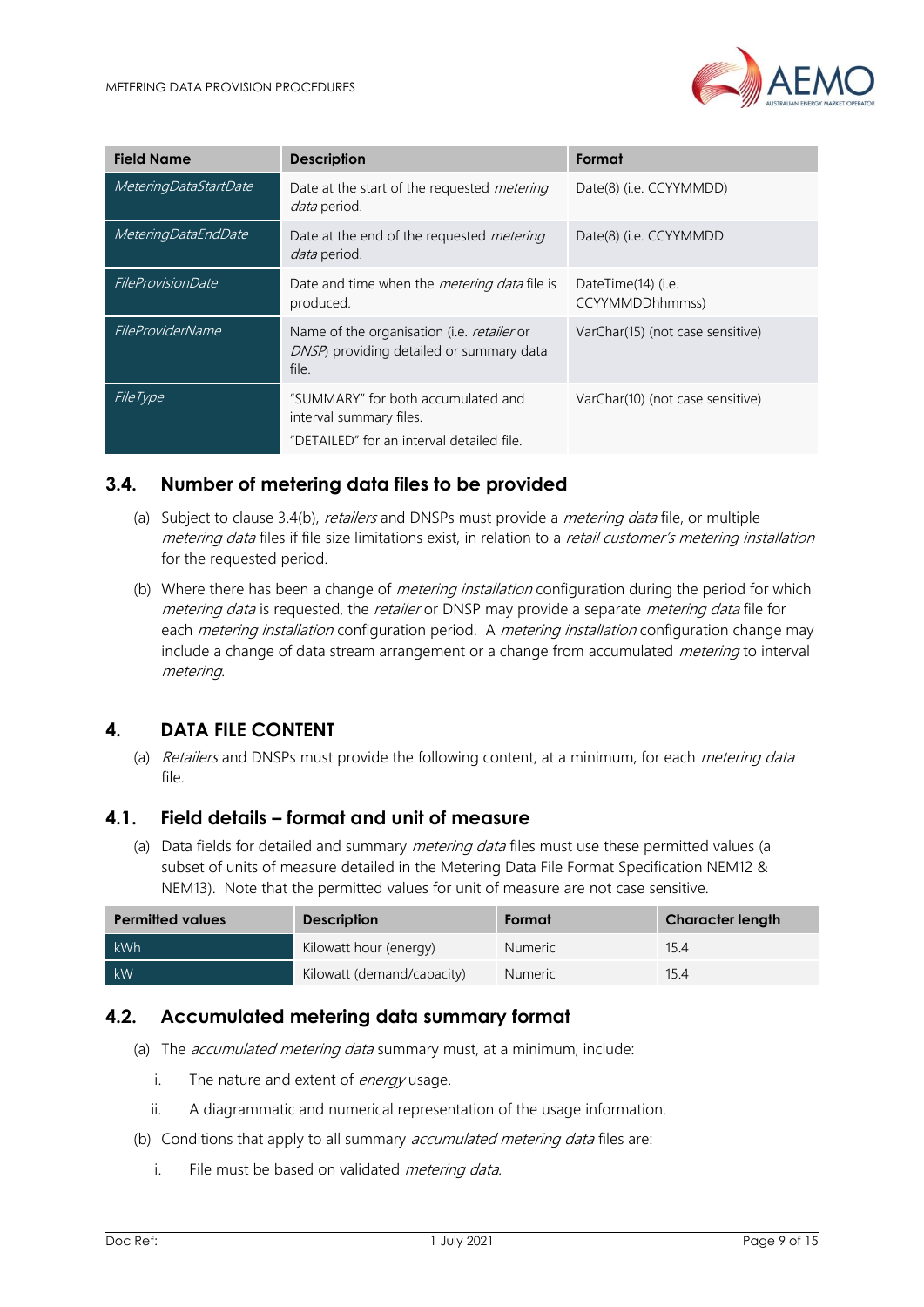

- ii. File ordered by Date oldest date at the top of the file and most recent date at the bottom of the file.
- iii. Date Format DD/MM/YYYY.
- (c) Appendix A contains accumulated metering data summary examples of a tabulation and a diagrammatic representation of *energy* flows.
- (d) The summary data format for *accumulated metering data* provided by a *retailer* or a DNSP must, at a minimum, include the following information:
	- i. National Metering Identifier (NMI).
		- A. NMI for the *connection point* does not include check-digit or NMI suffix.
	- ii. Meter Serial Number.
		- A. Multiple *meters* indicated by their respective *meter* serial numbers.
	- iii. Unit of Measure (UOM) for the Energy Flow Type kWh.
	- iv. Data quality indication.
		- A. Provide, at a minimum, a statement indicating whether the *metering data* file contains estimated data and specifies which reading period(s) contain estimated data.
	- v. "To Date" for *accumulated metering data* (i.e. end of meter reading period).
		- A. Energy values from each *meter* to be published by "To Date".
	- vi. "From Date" (i.e. start of meter reading period).
	- vii. Energy Flow Types:
		- A. General Supply usage means energy flow from the grid to the *connection point.* (Note: Where the measurement of the *retail customer's* generation is combined with the measurement of general supply usage, the general supply usage information is the net of usage and generation, i.e. usage values are positive for excess usage and negative for excess generation).
		- B. Controlled Load usage (only if applicable, i.e. if separately measured) means *energy* flow from the grid to the *connection point.*
		- C. Generation (only if applicable, i.e. if separately measured) means *energy* flow to the grid from the *connection point*.
- (e) Retailers and DNSPs are not limited in relation to any statement, disclaimer or other wording which they consider necessary to include with or be added to a summary *accumulated metering* data file.

#### <span id="page-9-0"></span>**4.3. Interval metering data summary format**

- (a) The *interval metering data* summary to be provided by a *retailer* and DNSP must, at a minimum, include:
	- i. The nature and extent of *energy* usage for daily time periods.
	- ii. Usage or *load* profile over a specified period.
	- iii. A diagrammatic representation of the information in (i) and (ii) above.
- (b) Conditions that apply to all summary *interval metering data* files are:
	- i. File must be based on validated *metering data.*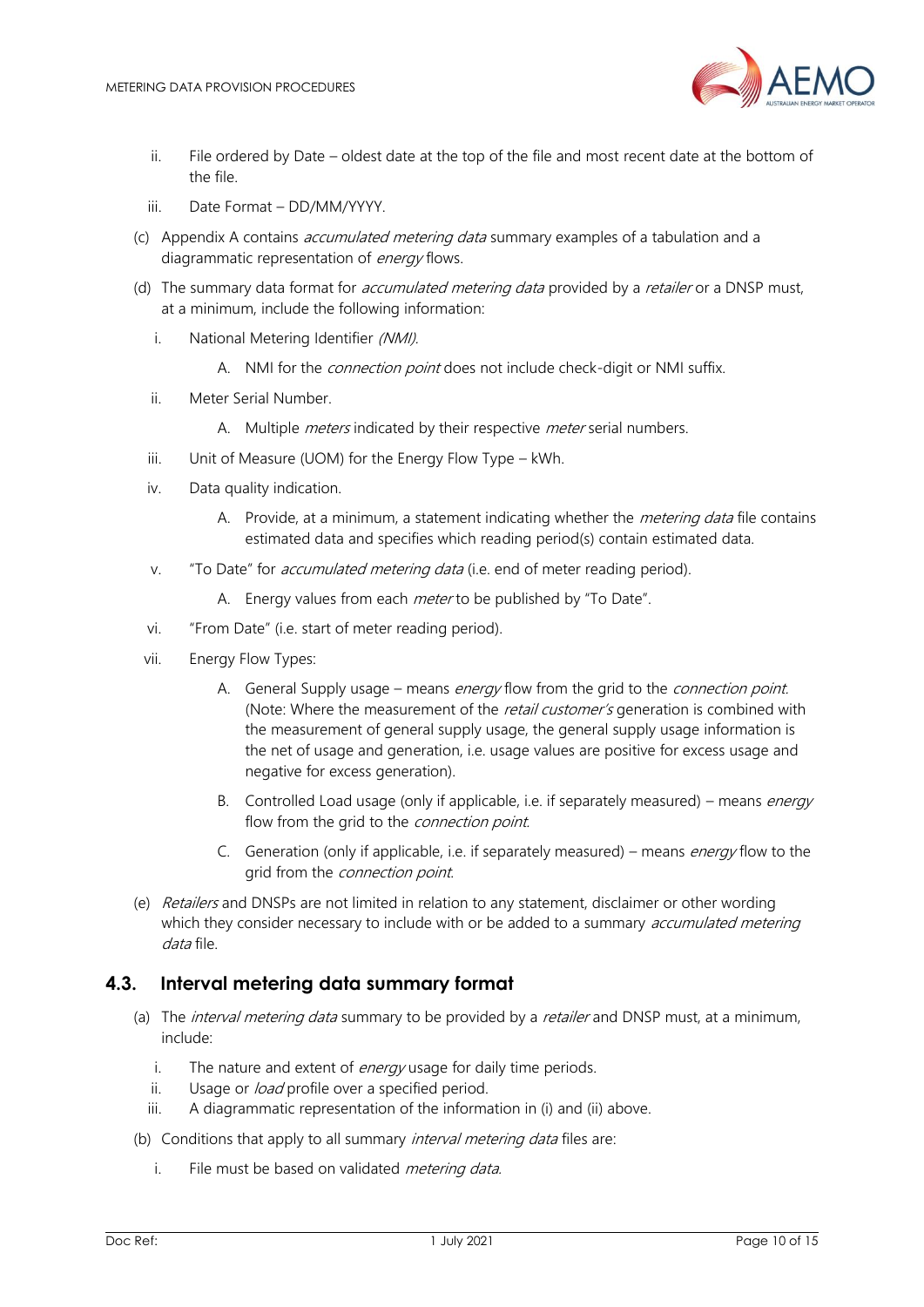

- ii. File ordered by Date oldest date at the top of the file and most recent date at the bottom of the file.
- iii. Date Format DD/MM/YYYY.
- (c) Appendix B contains interval metering data summary examples of a tabulation of energy flows, a diagrammatic representation of *energy* flows, a diagrammatic representation of Maximum Demand and an Average Daily Load Profile.
- (d) The summary data format for *interval metering data* provided by a *retailer* or a DNSP must, at a minimum, include the following information:
- i. National Metering Identifier (NMI).
	- A. *NMI* for the *connection point* does not include check digit of *NMI* suffix.
- ii. Meter Serial Number.
	- A. Multiple *meters* indicated by their respective serial numbers.
- iii. Unit of Measure (UOM) for the Energy Flow Type kWh.
- iv. Data quality indication.
	- A. Provide, at a minimum, a statement indicating whether the *metering data* file contains estimated data and specify which reading period(s) contain estimated data.
- v. "To Date", monthly for remotely read *interval metering data*. "To Date" for manually read *interval* metering data may be monthly or end of meter reading period.
	- A. Energy values from each *meter* to be published by "To Date".
- vi. "From Date" (i.e. start of meter reading period).
- vii. Energy Flow Types:
	- A. General Supply usage means *energy* flow from the grid to the *connection point.* (Note: Where the measurement of the retail customer's generation is combined with the measurement of general supply usage, the general supply usage information is the net of usage and generation, i.e. usage values are positive for excess usage and negative for excess generation).
	- B. Controlled Load (only if applicable, i.e. if separately measured) means *energy* flow from the grid to the *connection point*.
	- C. Generation (only if applicable, i.e. if separately measured) means *energy* flow to the grid from the *connection point*.
- viii. Maximum Demand is, at a minimum, based on General Supply *energy* usage and is defined in clause 12.1.
- ix. Average Daily Load Profile.
	- A. To be based, at a minimum, on General Supply and Controlled Load *energy* flows.
	- B. To be produced from at least the 12 months of *metering data* immediately preceding the date of the *metering data* request or the *metering data* for the period when the *retailer* or DNSP became responsible for the *retail customer's metering installation*, whichever is the lesser.
	- C. Retailers must include a summary of their retail customer's time of use structures or identify where information can be obtained for a *retail customer* to determine their specific time of use structure.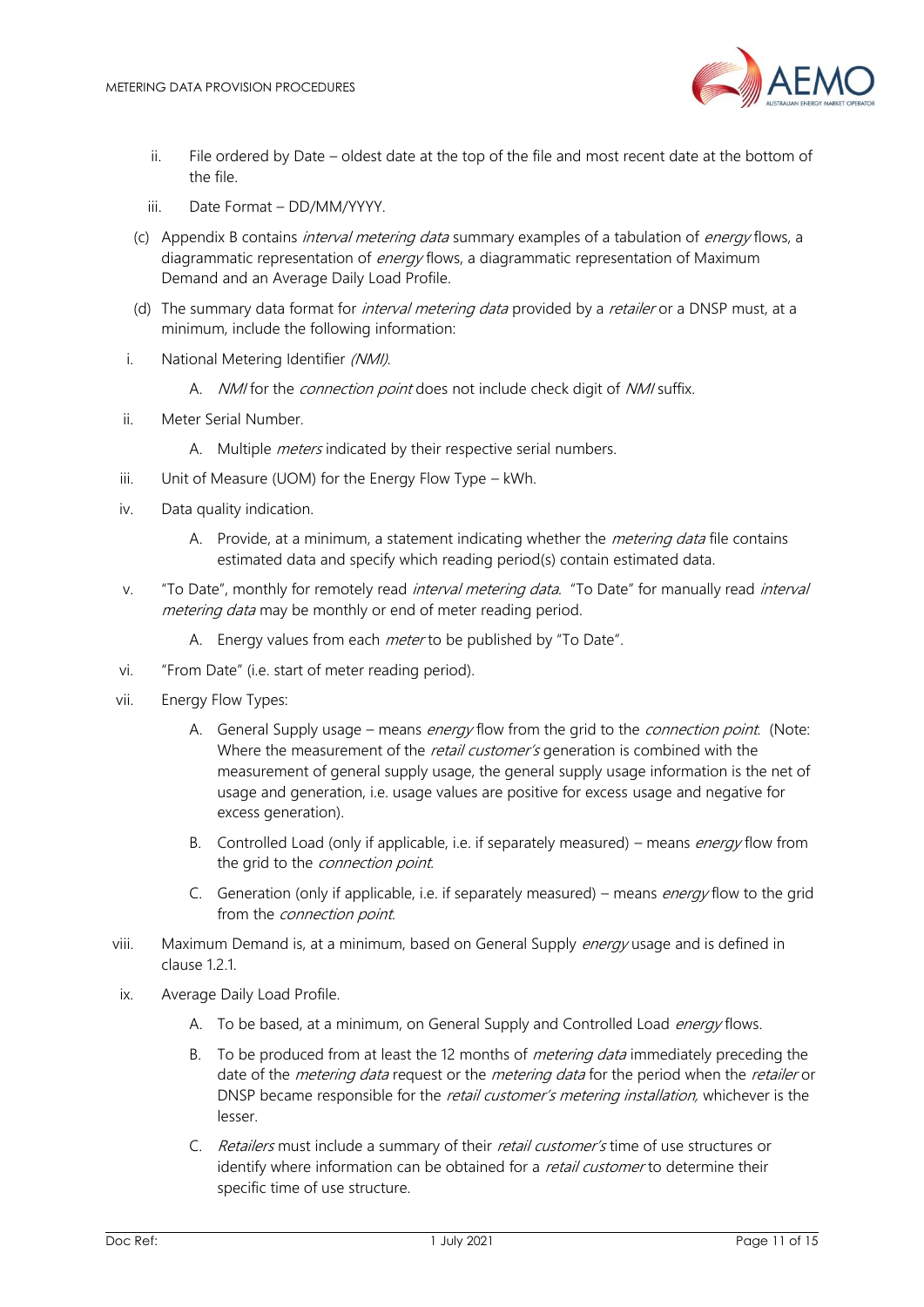

(e) Retailers and DNSPs are not limited in relation to any statement, disclaimer or other wording they consider necessary to include with or be added to a summary *interval metering data* file.

# <span id="page-11-0"></span>**4.4. Detailed data format**

- (a) The detailed data format for *interval metering data* provided by a *retailer* or DNSP must, at a minimum, be the 200 and 300 records of a NEM12 file and, where available, 400 records that comply with the Meter Data File Format Specification NEM12 & NEM13.
- (b) Retailers and DNSPs must make a NEM12 retail customer quide available to assist retail customers to understand and interpret the data included in the detailed *interval metering data* file.
- (c) The NEM12 retail customer guide must, at a minimum, explain how usage, generation or controlled load is represented in a detailed *interval metering data* file in an understandable manner, and provide examples of applications that can open the detailed *interval metering* data file.

## <span id="page-11-1"></span>**4.5. Ability to offer alternative metering data formats**

- (a) For either a summary or detailed *metering data* format, where a *retail customer* or *customer* authorised representative requests an alternative metering data format that does not meet the minimum *metering data* requirements specified in these Procedures, a *retailer* or DNSP may offer a retail customer or a customer authorised representative an alternative metering data format that does not meet the minimum *metering data* requirements specified in these Procedures.
- (b) Retailers and DNSPs must obtain informed consent from a retail customer or customer authorised representative before providing an alternative *metering data* file in accordance with clause 4.5(a).
- (c) For either a summary or detailed *metering data* format, where a *retail customer* or *customer* authorised representative requests an alternative *metering data* format that exceeds the minimum metering data requirements specified in these Procedures, a *retailer* or DNSP may offer a *retail* customer or a customer authorised representative an alternative metering data format that exceeds the minimum *metering data* requirements specified in these Procedures.
- (d) Retailers and DNSPs must make a customer quide available to assist retail customers to understand and interpret the data included in the alternative detailed file for *interval metering* data.
- (e) The customer guide must, at a minimum, explain how usage, generation or controlled load is represented in an alternative file in an understandable manner and provide examples of applications that can open the alternative file.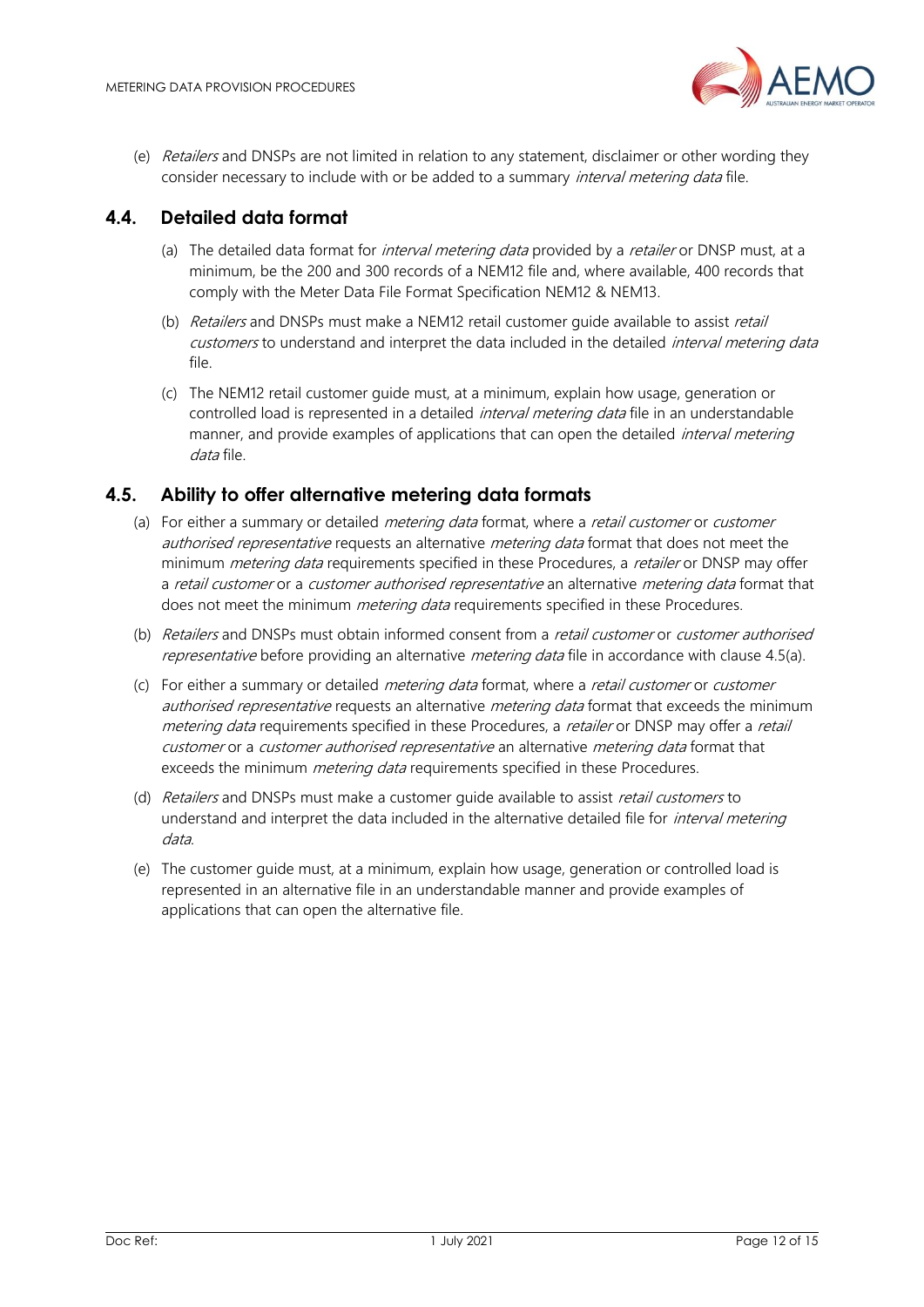

# **APPENDIX A. EXAMPLE – ACCUMULATED METERING DATA SUMMARY FORMAT**

#### **A.1 Example: accumulated file**

Example of data tabulation that would be provided by a *retailer* or a DNSP for a *connection point* with General Supply usage, Controlled Load usage and separately measured generation energy flows.

| <b>NMI</b> | <b>Meter Serial Number</b> | <b>UOM</b> | <b>From Date</b>   | <b>To Date</b> | <b>General Supply</b> | <b>Controlled Load</b> | Generation      |
|------------|----------------------------|------------|--------------------|----------------|-----------------------|------------------------|-----------------|
| 6xxxxxxxxx | $123$ xxxx                 | kWh        | <b>From Date 1</b> | To Date 1      | 290                   | 220                    | 80 <sup>1</sup> |
| 6xxxxxxxxx | $123$ xxxx                 | kWh        | <b>From Date 2</b> | To Date 2      | 380                   | 200                    | 75              |
| бххххххххх | $123$ xxxx                 | kWh        | <b>From Date 3</b> | To Date 3      | 500                   | 170                    | 90              |
| 6xxxxxxxxx | $123$ xxxx                 | kWh        | <b>From Date N</b> | To Date N      | 390                   | 190                    | 100             |

### **A.2 Example: diagrammatic representation of energy usage**

Example of diagrammatic representation of data that would be provided by a retailer or a DNSP for a connection point with General Supply usage, Controlled Load usage and separately measured generation *energy* flows. Refer to clause 4.2 for requirements for this diagram.

<span id="page-12-2"></span><span id="page-12-1"></span><span id="page-12-0"></span>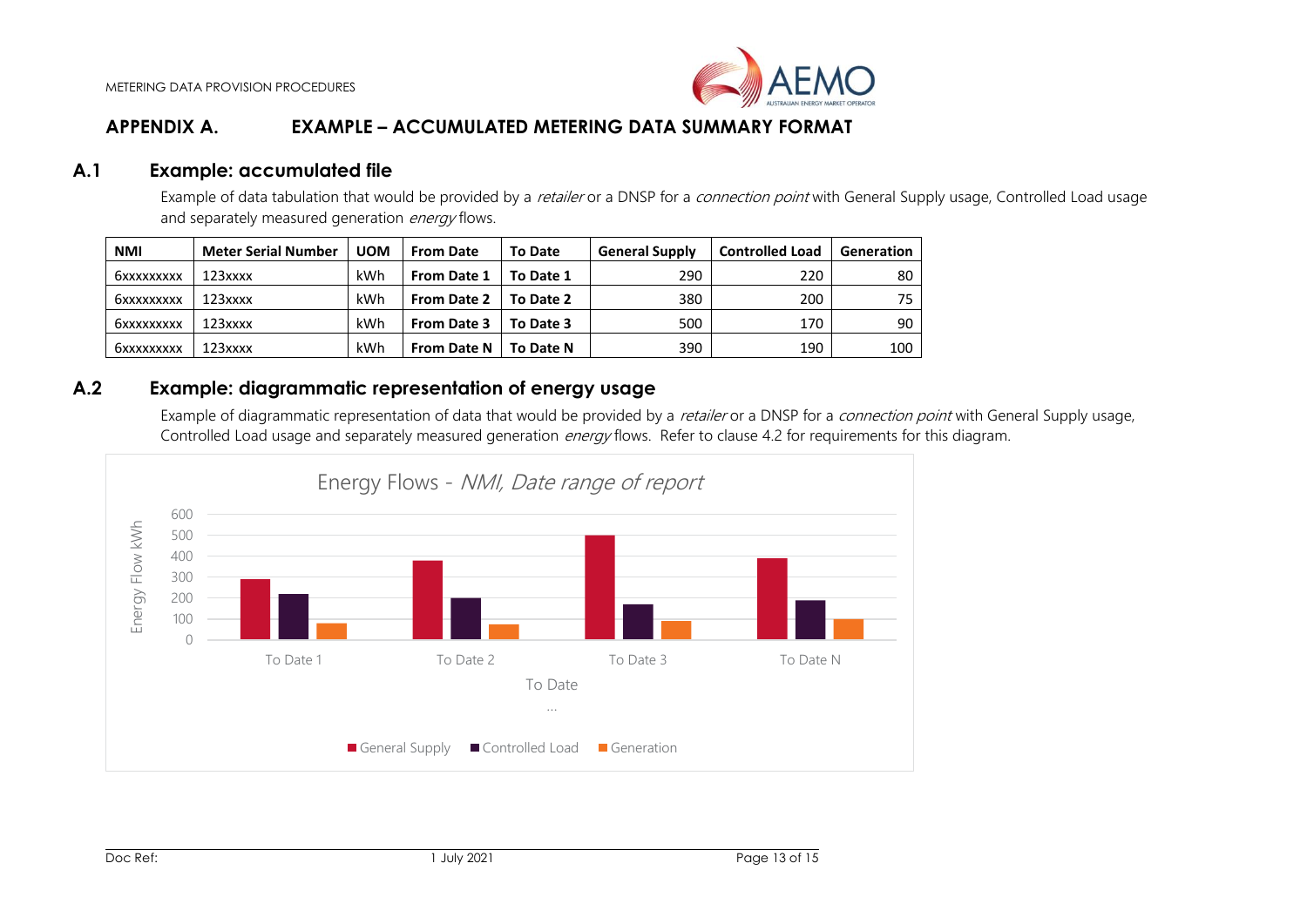

# **APPENDIX B. EXAMPLE – INTERVAL METERING DATA SUMMARY FORMAT**

#### **B.1 Example: interval file**

Example of data tabulation that would be provided by a retailer or DNSP for a connection point with General Supply usage, Controlled Load usage and separately measured generation *energy* flows and maximum demand.

| <b>NMI</b> | <b>Meter Serial Number</b> | <b>UOM</b> | <b>From Date</b>   | <b>To Date</b> | <b>General Supply</b> | <b>Controlled Load</b> | Generation | <b>Maximum Demand</b> | Max. Dem. UOM |
|------------|----------------------------|------------|--------------------|----------------|-----------------------|------------------------|------------|-----------------------|---------------|
| бххххххххх | 123xxxx                    | kWh        | <b>From Date 1</b> | To Date 1      | 290                   | 220                    | 80         | 25                    | kW            |
| бххххххххх | 123xxxx                    | kWh        | <b>From Date 2</b> | To Date 2      | 380                   | 200                    |            | 35                    | kW            |
| 6xxxxxxxxx | 123xxxx                    | kWh        | <b>From Date 3</b> | To Date 3      | 500                   | 170                    | 90         | っこ                    | kW            |
| 6xxxxxxxxx | 123xxxx                    | kWh        | <b>From Date N</b> | To Date N      | 390                   | 190                    | 100        | 40                    | kW            |

# **B.2 Example: diagrammatic representation of energy usage**

Example of diagrammatic representation of data that would be provided by a retailer or DNSP for a connection point with General Supply, Controlled Load usage and separately measured generation *energy* flows and maximum demand. Refer to clause 4.3 for requirements for this diagram.

<span id="page-13-2"></span><span id="page-13-1"></span><span id="page-13-0"></span>